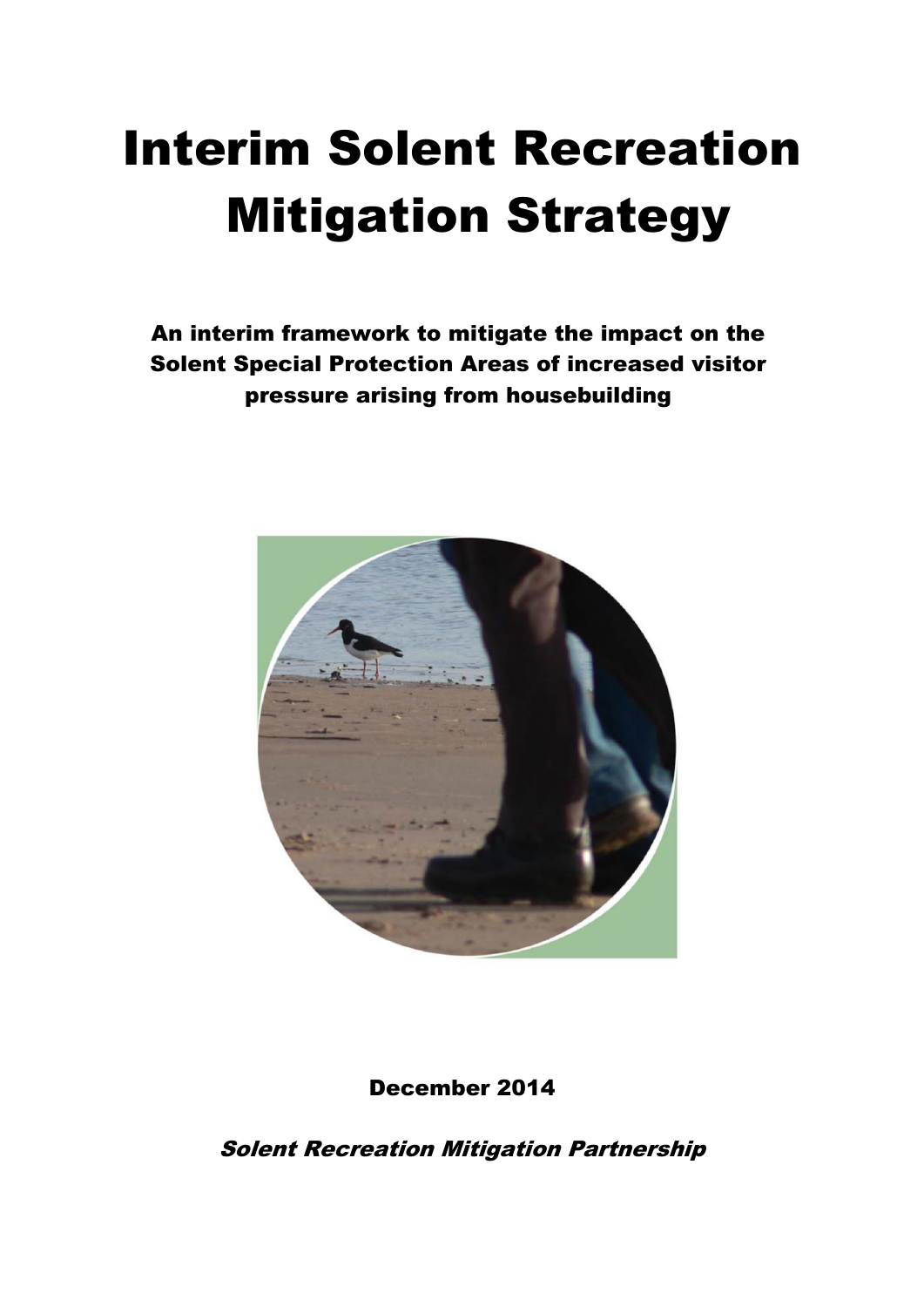#### **FOREWORD**

Providing for necessary new development without an adverse impact on the environment is challenging anywhere: more so in areas surrounded by nationally and internationally important countryside and coast. Here in South Hampshire and the Isle of Wight, new housing is required to meet the needs of local people and support business expansion, but it must be built without adversely affecting the internationally renowned Solent Special Protection Areas (SPAs).

Some of the potential impacts of new development on the SPAs, such as noise or disruption to bird flight paths, will be addressed individually by the local planning authorities. However, the impact of additional people making recreational visits will be more diffuse, so it makes sense to address that impact on a pan-authority basis through this strategy. It enables housebuilding to proceed whilst safeguarding the SPAs through a pragmatic approach based on managing the coast for the benefit of people and wildlife.

The Partnership for Urban South Hampshire (PUSH) was formed in 2003 to enable collaboration on a range of topics through joint studies, strategy and action. We are now a partnership of twelve local authorities in South Hampshire and the Isle of Wight who are working together to secure sustainable development and faster economic growth whilst conserving the natural and historic environment.

PUSH part-funded the research on which this mitigation strategy is based and is pleased to now help facilitate its implementation. It makes sense for PUSH - with the involvement of Chichester District Council and the New Forest and South Downs National Park Authorities who are not PUSH members - to provide the necessary political oversight and steer for strategy implementation on behalf of our local communities. We will perform that role with diligence, to ensure that public access to the coast is maintained but is carefully managed to avoid disturbance to the birds which are such an important feature of our shores.

*Councillor Seán Woodward Chairman Partnership for Urban South Hampshire*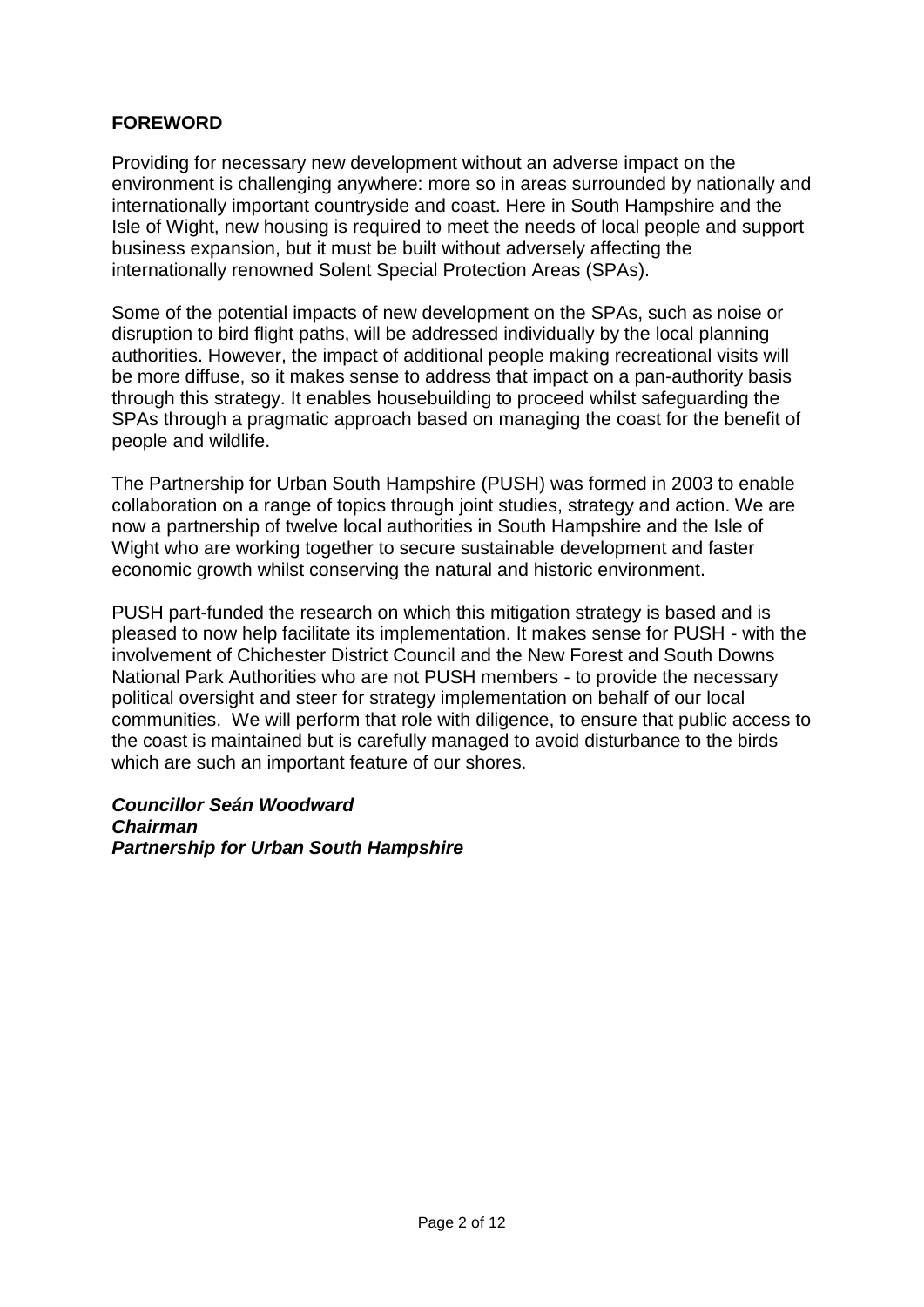## **1. INTRODUCTION**

- 1.1. The Solent is internationally important for its wildlife interest and there are various protective designations including three Special Protection Areas. These SPAs have been designated predominantly for the protection of the large numbers of waders and wildfowl which spend the winter on the Solent.
- 1.2. The substantial amount of housebuilding which is planned around the Solent could have potential impacts on the SPAs. One of these potential impacts is increased recreational activity at the coast resulting from population increases associated with the new homes. Extensive research has quantified this impact and recommended measures - known as 'mitigation measures' - to ensure that the additional recreational activity would not result in harm to the SPAs.
- 1.3. The need to look at the overall impact of planned development around the Solent has led the local planning authorities to address this matter collaboratively. The issues involved are complex and the formulation of a definitive strategy for implementing the mitigation measures will take some time. However, in order not to hold up necessary development, the local planning authorities working with partner organisations have drawn up this interim strategy. The aim is to finalise the definitive strategy by 2017.
- 1.4. This document summarises the background research, sets out the interim mitigation measures, explains how they will be funded and describes how their implementation will be monitored.
- 1.5. This publication has been produced by the Solent Recreation Mitigation Partnership which comprises the fifteen Solent local authorities, Natural England, the Royal Society for the Protection of Birds, Hampshire & Isle of Wight Wildlife Trust, and Chichester Harbour Conservancy. The local authorities are: Chichester District Council, East Hampshire District Council, Eastleigh Borough Council, Fareham Borough Council, Gosport Borough Council, Hampshire County Council, Havant Borough Council, Isle of Wight Council, New Forest District Council, New Forest National Park Authority, Portsmouth City Council, Southampton City Council, South Downs National Park Authority, Test Valley Borough Council, Winchester City Council.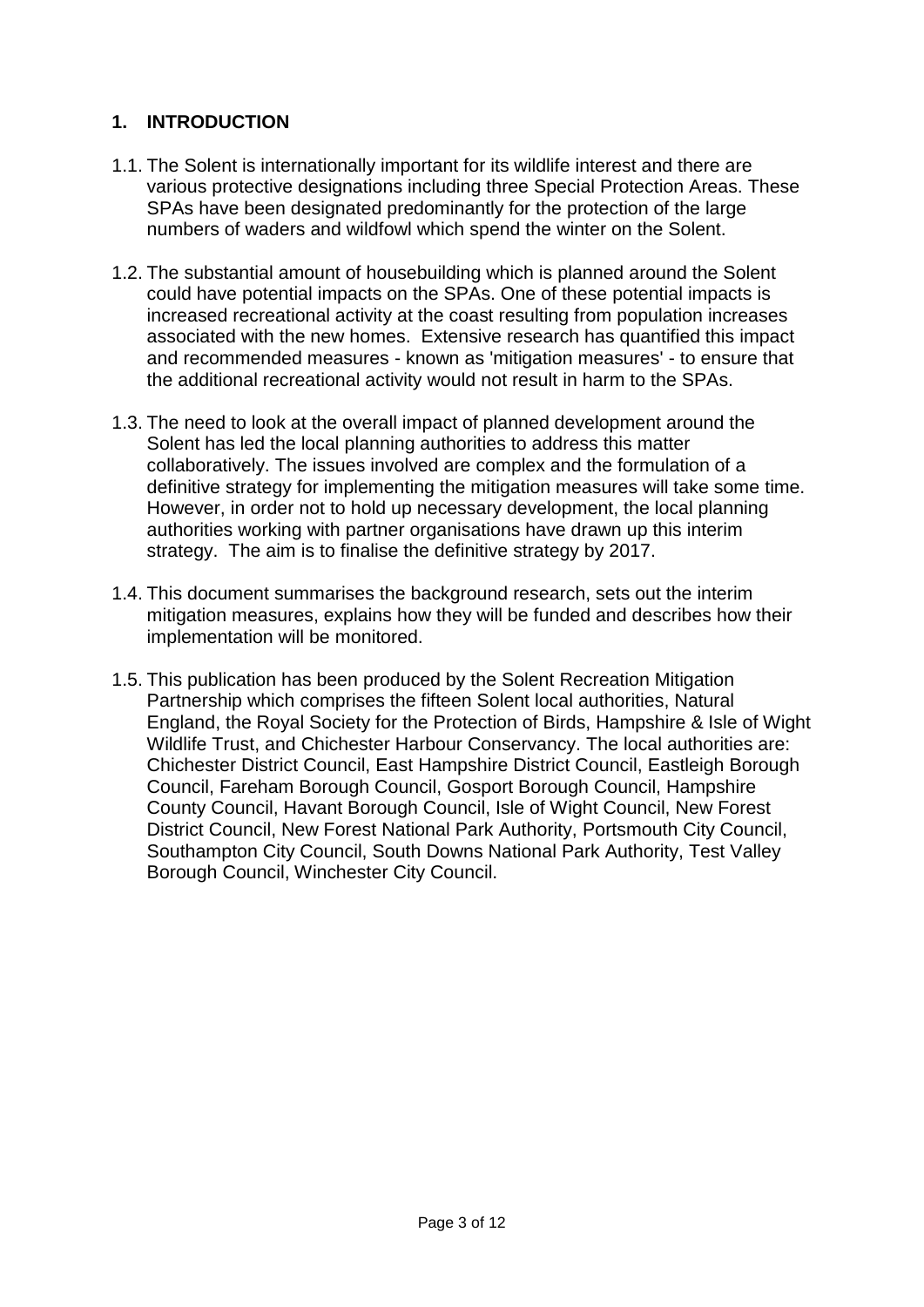## **2. THE SPECIAL PROTECTION AREAS**

- 2.1. The Solent shoreline stretches from Hurst Castle (near Lymington) in the west to West Wittering in the east and includes the northern shore of the Isle of Wight from Warden Point (near Colwell) to Whitecliffe Bay (near Bembridge). This 250 kilometres shoreline includes the tidal sections of the rivers which flow into the Solent as well as Chichester, Langstone and Portsmouth Harbours. The Solent is internationally important for its wildlife interest and there are various protective designations including three Special Protection Areas (SPAs).
- 2.2. The three SPAs on the Solent are: Chichester & Langstone Harbours SPA; Portsmouth Harbour SPA; and Solent & Southampton Water SPA. They are shown on the map on page 12. The SPAs were designated principally for the protection of internationally significant numbers of over-wintering waterfowl (different at each) that include geese, ducks and wading birds. The Solent supports over 90,000 waders and over 10 per cent of the global population of Brent Geese. Many of these birds travel thousands of miles to over-winter on the Solent. The intertidal habitats, particularly the mudflats, shingle and saltmarshes, provide essential winter feeding and roosting grounds for these species.
- 2.3. The Solent coast, including the coastline within the SPAs, is popular with local people and enjoyed for a wide range of recreational activities. The wildlife interest is part of the specific draw for many people, and some travel quite long distances to access the coast. However, recreation and the presence of people in and around the SPAs can result in disturbance to the birds, albeit often unintentional.
- 2.4. Human disturbance of the birds can have several impacts. Birds may be more alert, resulting in a reduction in the amount of food eaten, or they may fly away from the disturbance. A bird which flies away forgoes valuable feeding time whilst in the air and also uses energy in flying - a double impact on the bird's energy reserves. If the disturbance is substantial, then food-rich areas may be little used by the birds or avoided altogether, leading to other areas hosting a higher density of birds and intensifying the competition for the available food. Ultimately, the consequence of human disturbance can be increased bird mortality or a reduction in the amount of energy which the individual bird has available at the end of the winter period to fly back to its breeding grounds. If as a consequence the birds are unable to complete their migratory journey or are not in sufficiently good condition to breed when they arrive, then this would lead to a reduction in the bird population.
- 2.5. The protection afforded by the SPA designations has particular consequences. Under the Habitats Regulations<sup>1</sup> any plan or project can only lawfully go ahead if it can be shown that the development, either on its own or in combination with other plans or projects, will have no adverse effect on the integrity of the SPAs.

**<sup>.</sup>** <sup>1</sup> The Conservation of Habitats and Species Regulations 2010 (and subsequent amendments)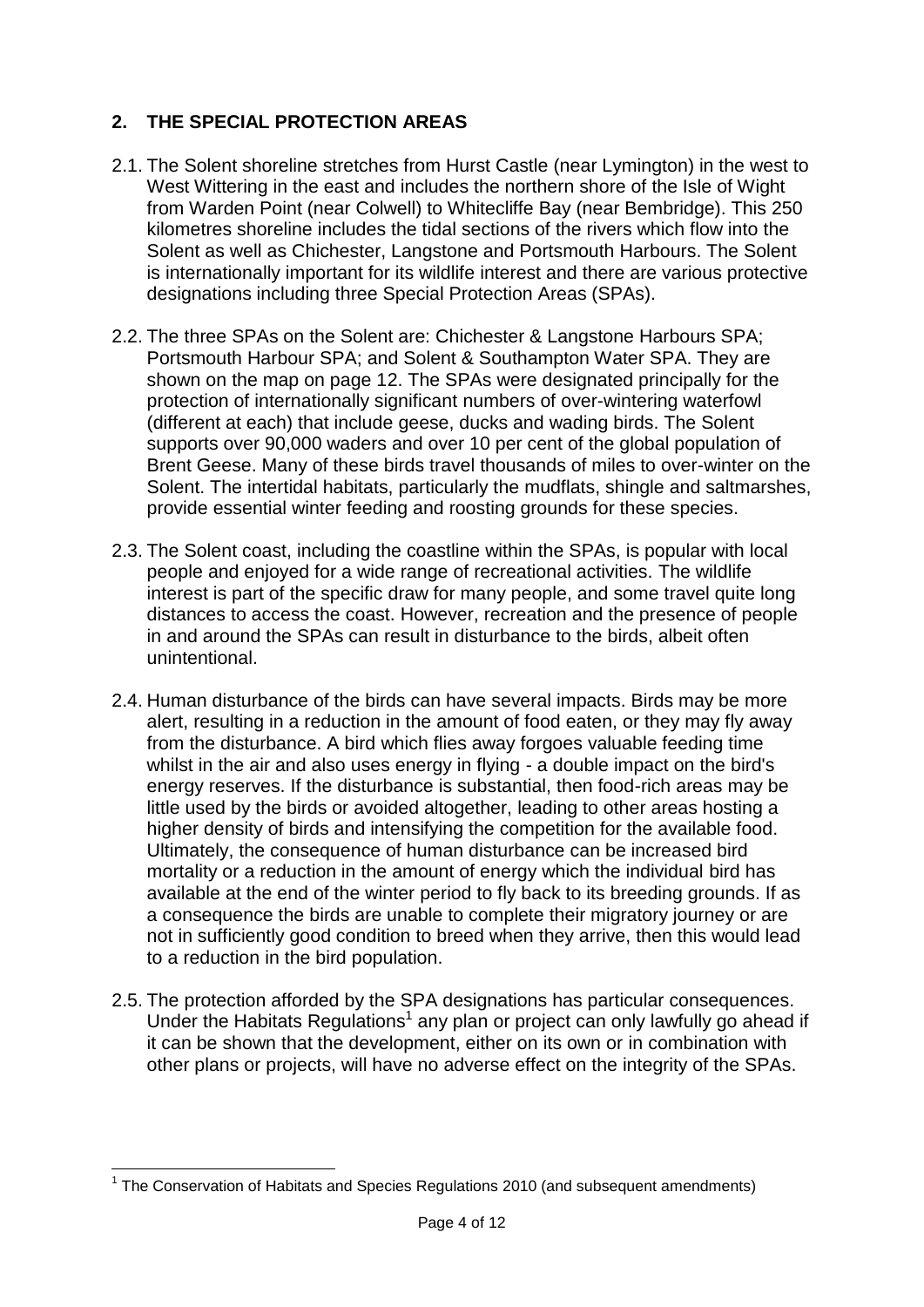## **3. RESEARCH**

- 3.1. Housebuilding around the SPAs will result in an increase in the number of local residents and thus the number of people visiting the coast for recreation, with a consequential risk of increased disturbance to the birds. Extensive research into this matter was undertaken during 2009-2013 through the Solent Disturbance & Mitigation Project<sup>2</sup> which preceded this Partnership. It included:-
	- a desktop review of existing national and local research;
	- a survey of visitors at the Solent SPAs asking them about their visit;
	- a survey of households living close to the Solent SPAs about their use of the coast;
	- bird disturbance fieldwork at the SPAs to assess how birds respond to potential disturbance events;
	- computer modelling to establish whether the patterns of activity which were observed at the Solent SPAs could lead to increased bird disturbance;
	- recommendations on the mitigation measures that could be used to prevent housing development affecting the integrity of the SPAs.
- 3.2. Based on the research, it is estimated that around 52 million visits are made by households to the Solent coast each year, of which just over half are made by car. The majority of visitors make trips to the coast specifically to see the sea and enjoy the coastal scenery.
- 3.3. Dog walking was the most frequently observed activity, with walking, cycling and jogging being other common recreational activities. Most activities involved people staying on the shore/sea wall rather than being on the intertidal areas or in the water. Human activity that took place on the intertidal areas was more likely to result in bird disturbance; on those areas dog walking was particularly common and resulted in a disproportionate amount of the observed bird disturbance. The research found that disturbance tended to occur when the human activity was relatively close to the birds i.e. within 50 metres, and that birds tended to respond less the further the human activity was from them.
- 3.4. The Solent area is heavily populated and it is estimated that over 1.4 million people live within a ten minute drive of a car park on the Solent shoreline. Substantial additional housing is planned and much of this will be within a short distance of the coast.
- 3.5. The research predicted that while some birds will be able to compensate for increased disturbance by altering their feeding habits, a number of species will suffer increased mortality as a consequence of the additional recreational visits generated by housing development. The number of current visitors to each section of coast varies widely, as does the predicted future increase. These variations reflect differences in the attractiveness and accessibility of different parts of the coast; the variations in the predicted increase also reflect the

<sup>&</sup>lt;u>Frace controlled</u><br>The research can be seen at:

[http://www.solentforum.org/forum/sub\\_groups/Natural\\_Environment\\_Group/Disturbance\\_and\\_Mitigati](http://www.solentforum.org/forum/sub_groups/Natural_Environment_Group/Disturbance_and_Mitigation_Project/) [on\\_Project/](http://www.solentforum.org/forum/sub_groups/Natural_Environment_Group/Disturbance_and_Mitigation_Project/)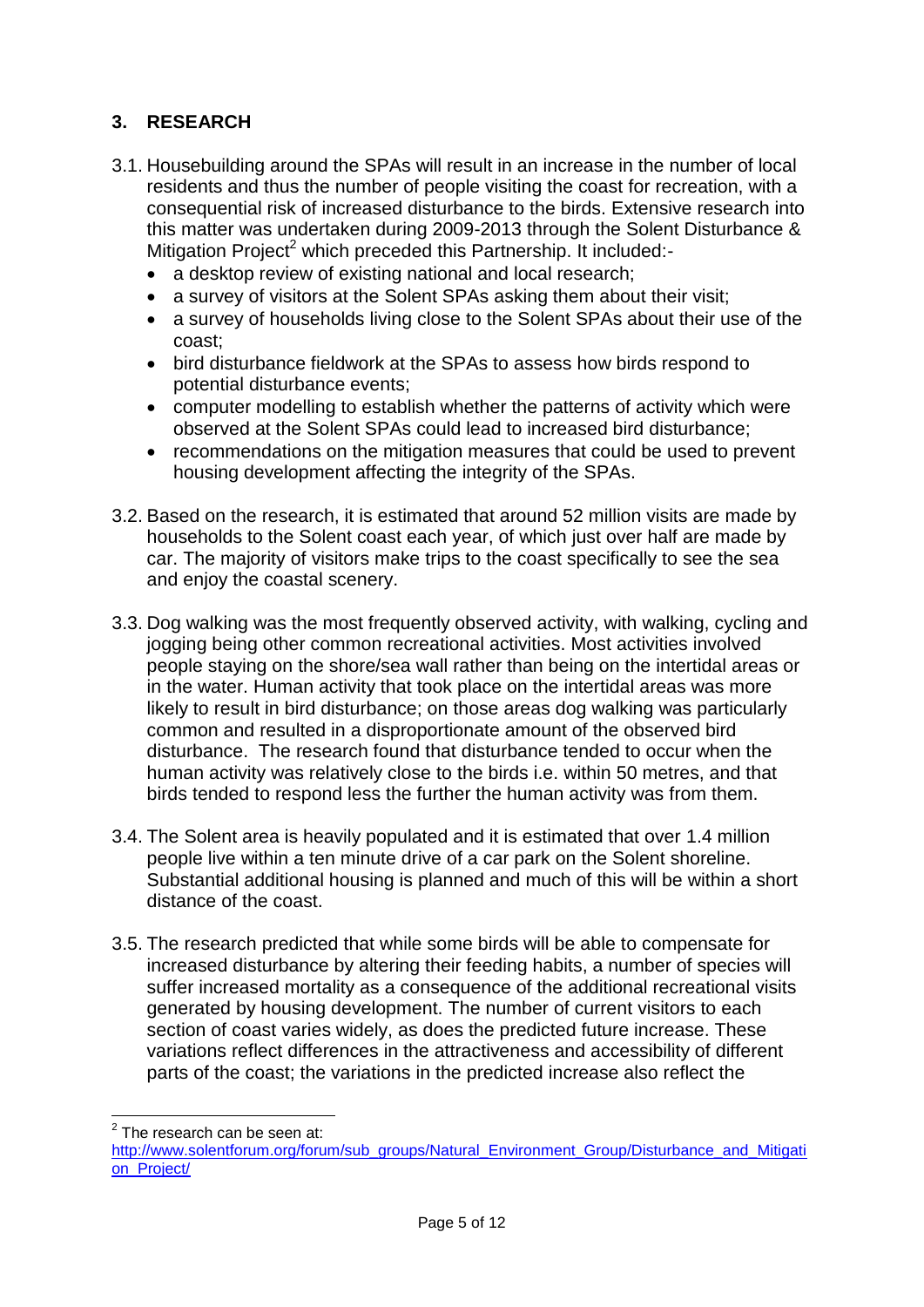geographical pattern of housing development foreseen by the planning authorities.

- 3.6. A key finding of the research is that the level of disturbance is determined more by how people behave and where they go, rather than purely by the number of people. Consequently, mitigation measures should focus on visitor management rather than simply curtailing access to the coast.
- 3.7. The research undertaken for the Solent considered a range of potential mitigation measures, from initiatives which will influence visitor behaviour (publicity, signage, rangers etc.) to access management and enforcement measures. The creation of new greenspace - Suitable Alternative Natural Greenspace (SANGs) - in less environmentally-sensitive locations was also seen as having the potential to deflect recreational pressure away from the SPAs. Although most people visit the coast specifically to see the sea and enjoy the coastal scenery, having a short travel time from home is also important to them and for dog walkers it is of equal importance. So the research concluded that some people may be persuaded to visit a SANG instead of going to a section of coast within the SPAs, provided that the SANG is attractive and close to their homes.
- 3.8. Overall, the research concluded that there is likely to be a significant effect on the Solent SPAs from the additional recreation which will result from new housing development. Natural England - the Government's advisor on wildlife matters - has advised that the research "*represents the best available evidence, and therefore avoidance measures are required in order to ensure a significant effect, in combination, arising from new housing development around the Solent, is avoided"<sup>3</sup>*

## **4. KEY PRINCIPLES**

- 4.1. Taking account of the research above, the approach in this interim mitigation strategy is based on six key principles:-
	- managing the coast for the benefit of both wildlife and the public:
	- all development which creates net additional dwellings within 5.6 kilometres of the Solent SPAs is likely to have a significant effect on the SPAs and requires mitigation;
	- provision of that mitigation through the preparation of a long term strategy on a sub-regional basis;
	- mitigation funding from developer contributions secured by partner local authorities;
	- a phased approach to strategy implementation;
	- ongoing monitoring and regular reviews of the strategy.

 3 This advice letter can be seen at:

[http://www.solentforum.org/forum/sub\\_groups/Natural\\_Environment\\_Group/Disturbance\\_and\\_Mitigati](http://www.solentforum.org/forum/sub_groups/Natural_Environment_Group/Disturbance_and_Mitigation_Project/Advice_to_PUSH_and_Solent_Forum%20310513.pdf) [on\\_Project/Advice\\_to\\_PUSH\\_and\\_Solent\\_Forum%20310513.pdf](http://www.solentforum.org/forum/sub_groups/Natural_Environment_Group/Disturbance_and_Mitigation_Project/Advice_to_PUSH_and_Solent_Forum%20310513.pdf)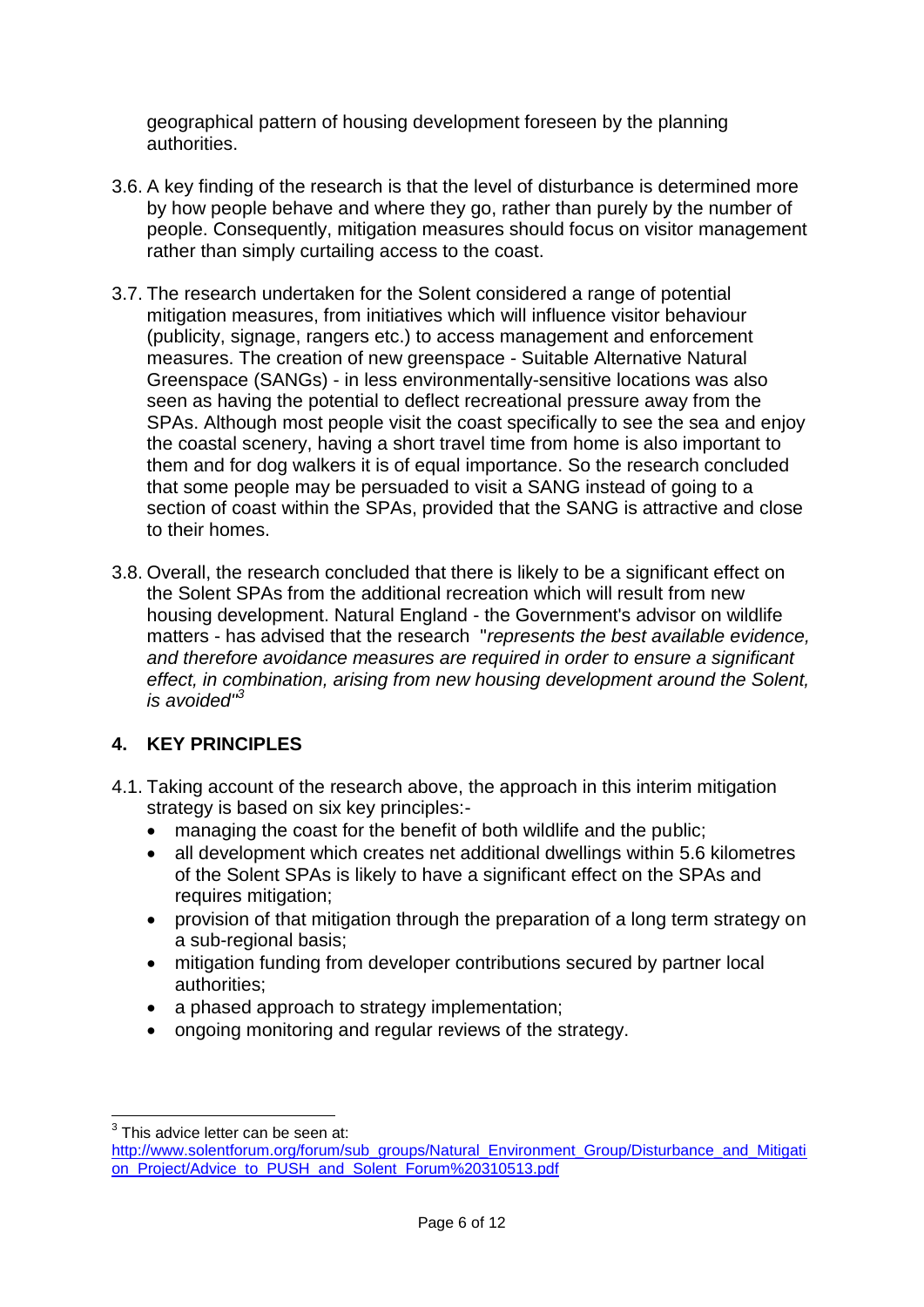- 4.2. Public access to the coast provides widespread benefits including health, education, inspiration, spiritual and general well-being. Moreover, visitor access is important in the management of the sites for nature conservation because people are more likely to want to be involved with and protect local sites if they have close links with them. So the intention is to maintain public access, but with measures to ensure that access and nature conservation interests are not in conflict. In that way, the coast can be managed for the benefit of both wildlife and the public.
- 4.3. In that spirit, this strategy aims to mitigate the impact of planned housing development so that it does not have a significant effect on the three Special Protection Areas. The scale of planned housebuilding is set out in Local Plans; most of which cover the period to 2026 but some look further ahead. So the time horizon for this strategy is 2028/9. It is thus a long term strategy, although this document is only an interim version pending completion of the definitive strategy.
- 4.4. Reflecting the research finding explained in paragraph 3.6 above, the mitigation measures will be focused on visitor management - influencing where people go and how they behave once there - rather than simply curtailing access to the coast.
- 4.5. Increases in recreational use resulting from new residents will be gradual. Consequently, the implementation of mitigation measures will be phased to mirror the pace at which new homes are expected to be built.
- 4.6. Although the prime concern of this strategy is the sections of coast which are within the Special Protection Areas, mitigation measures may relate to sections outside the SPA boundaries. This is firstly because coastal access enhancements outside the SPAs may attract people who would otherwise visit sites within the SPAs, and secondly because areas within and outside the SPAs are functionally linked with birds ranging across the SPA boundaries in order to feed/roost.
- 4.7. It is difficult to be confident of how the coastline, the distribution of birds, the distribution of prey and access patterns may change over the next 10-15 years. Sea level is rising and this may affect the numbers and distribution of birds on the Solent. Climate change may result in people using the coast differently and in seasonal shifts in bird numbers. The precise nature of the mitigation measures which are implemented over that time period will therefore need to respond and adapt to changing circumstances. To that end, there is a need for ongoing monitoring and for regular reviews of the strategy.
- 4.8. The legal requirement to assess the impact of one development proposal in combination with other plans and projects, coupled with the fact that the residents of a housing scheme in one authority's area may visit the coast within a different authority, led to the sub-regional approach which is enshrined within this document. The corollary of this approach, is that funding secured in one local authority area may be spent on mitigation measures in another area.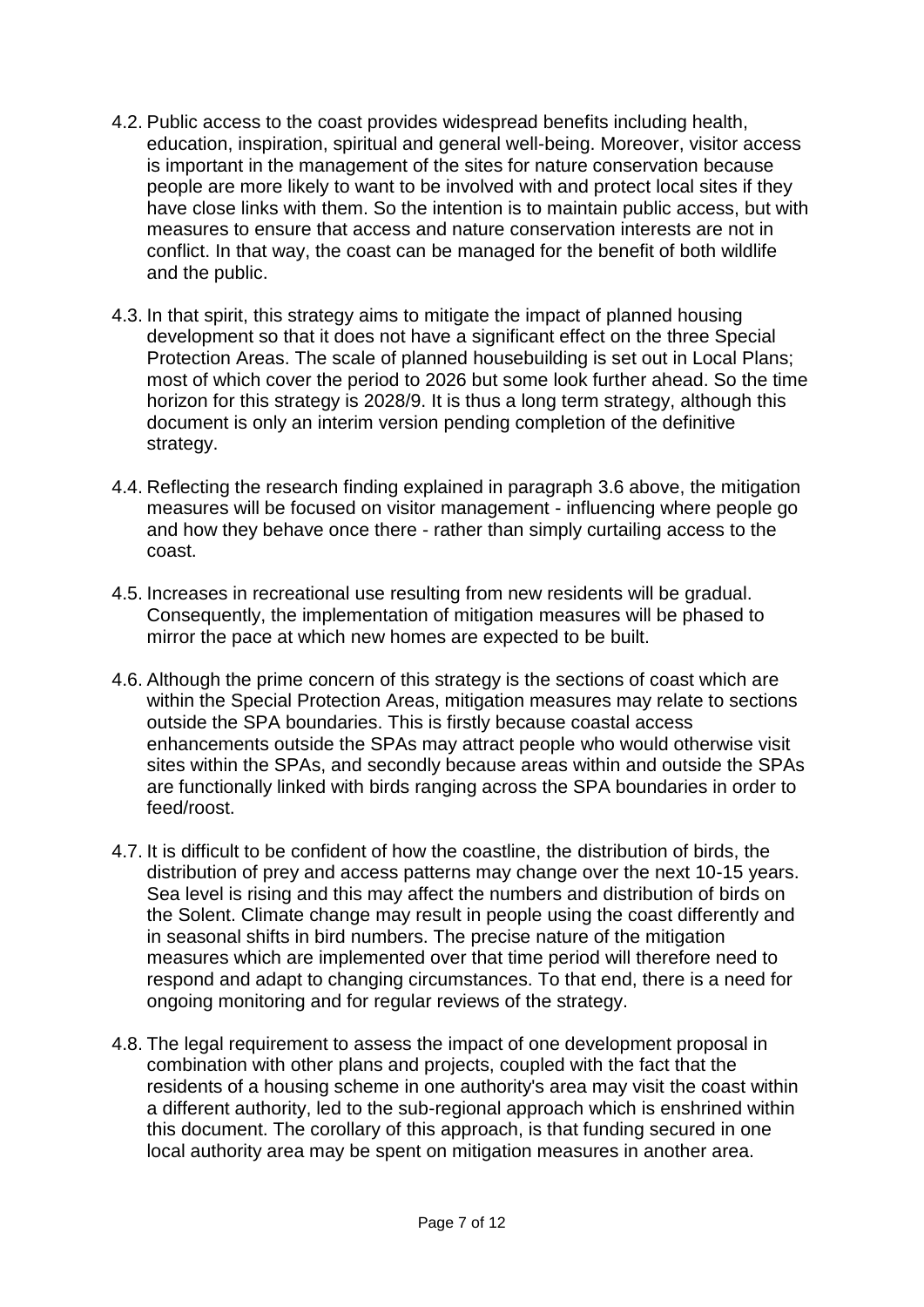- 4.9. It is logical that the development which will generate the increased visitor numbers should mitigate their impact on the natural environment. This will be done through a developer contribution towards the cost of the mitigation measures being paid in respect of each net additional dwelling.
- 4.10. In comparable locations elsewhere the Thames Basin Heaths and Dorset Heathlands SPAs - it was deemed appropriate to delineate a 'zone of influence' around the SPAs within which all housing developments should contribute to mitigation measures. That zone boundary was drawn - at a constant distance from the boundaries of the SPAs - so as to include 75 per cent of residents who regularly visit the coast. As the approach in those areas was adopted after careful scrutiny and public examination of the proposals by a planning inspector, the same principles have been used to define the equivalent zone for the Solent. On that basis, the zone within which developments will be required to contribute to mitigation measures through this Interim Strategy is 5.6 kilometres around the Solent SPAs. That zone is shown on the map on page 12.
- 4.11. Individual authorities may fine-tune the precise boundary to follow real features on the ground in order that the line does not arbitrarily divide a development site (which could otherwise mean a financial contribution being paid for one new property but not for the immediately adjoining one).
- 4.12. Based on the research above and the precautionary principle, it is assumed that any development which would result in additional dwellings within 5.6 kilometres of the Solent SPAs is likely to have a significant effect unless evidence specific to the development shows otherwise. The strategic mitigation approach set out in this document will enable the majority of housing developments to address this issue without the developer having to undertake an Appropriate Assessment and implement bespoke mitigation measures. It thus enables developers to deal with the issue quickly, simply and at minimal cost. However, developers have the choice to rely on this strategy to mitigate the likely effect of their development on the SPAs or to undertake a bespoke assessment.
- 4.13. Some schemes particularly those located close to the boundary of the SPA may need to provide mitigation measures in addition to making the financial contribution set out in this strategy in order to ensure effective avoidance/mitigation of impacts on the SPA(s). The local planning authority, with advice from Natural England, will consider the mitigation requirements for such development proposals on a case-by-case basis. Developers are encouraged to hold early discussions with the local planning authority on the mitigation needed for their scheme.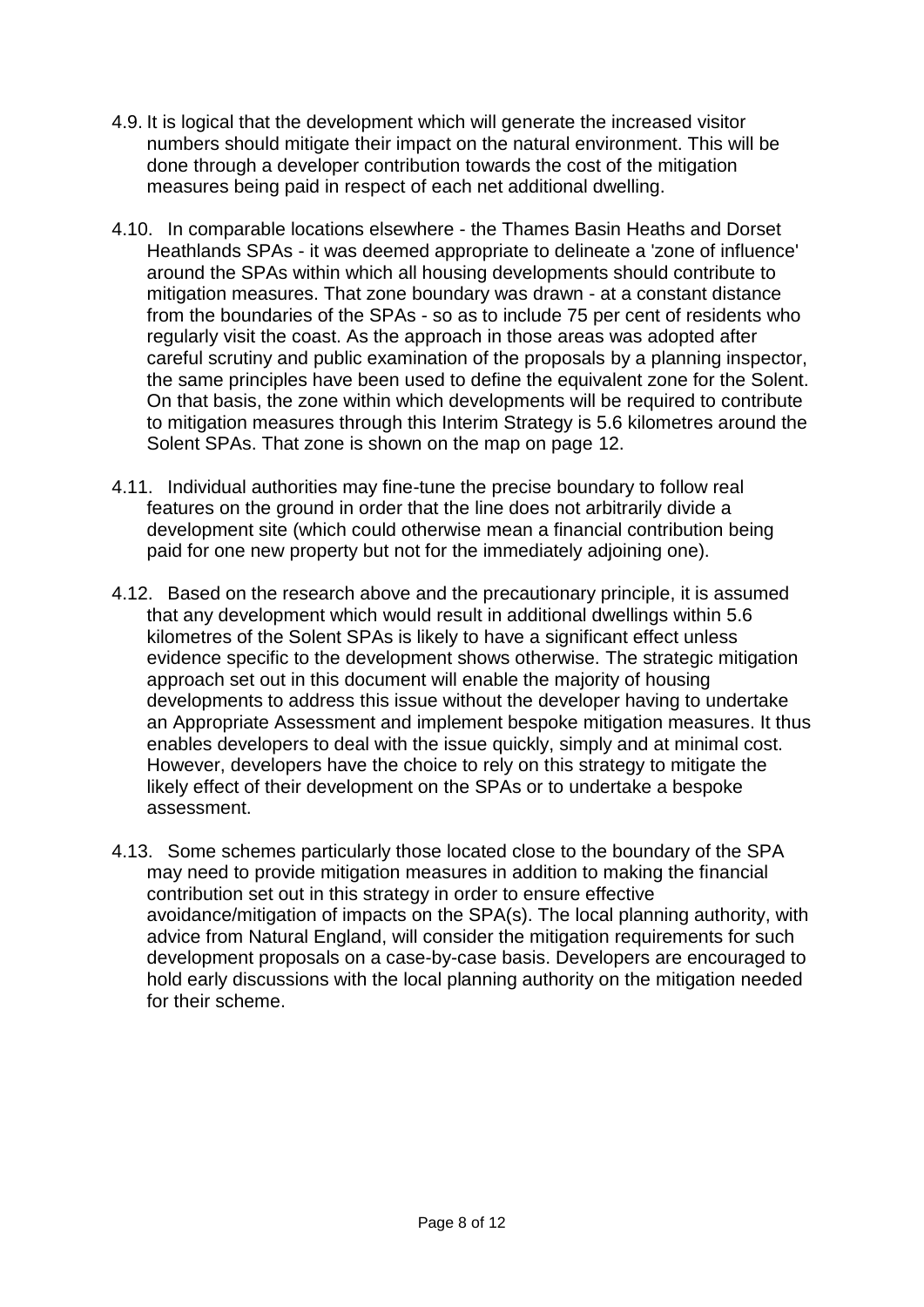## **5. INTERIM MITIGATION MEASURES**

- 5.1. Based on the research and the principles above, the following interim package of mitigation measures will be implemented:-
	- a team of rangers who will work on the ground to reduce disturbance by influencing the behaviour of visitors;
	- initiatives to encourage responsible dog walking and encourage dog owners to go to less sensitive parts of the coast;
	- a monitoring scheme to track the implementation of mitigation measures and to assess their effectiveness;
	- a project officer who will coordinate and help implement the mitigation measures in this document, undertake monitoring and prepare the definitive mitigation strategy;
	- a financial contribution towards a pilot project to test the effectiveness of providing alternative recreation opportunities.
- 5.2. The pilot project is the creation of the Alver Valley Country Park in Gosport Borough. It will include picnic areas, trails, footpaths, cycleways, bridleways and interpretative facilities together with a visitor centre. These facilities and the Park's location in close proximity to the coast and proposed residential development sites means it has the potential to act as a Suitable Alternative Natural Greenspace (see paragraph 3.7 above) and lessen pressure on the SPAs.
- 5.3. As it is a pilot, an assessment will be undertaken of how the new Country Park is used by the public which will inform decisions on whether support for similar facilities is part of the definitive strategy. However, even if the Alver Valley Country Park is not fully effective as a Suitable Alternative Natural Greenspace, the local planning authorities are satisfied that the other elements of this strategy are capable of avoiding a likely significant effect on the SPAs.
- 5.4. The additional coastal recreational activity generated from new housing development will be a permanent feature, so the measures to prevent that increased activity having an impact on the birds must also be in place for the lifetime of the new homes. The funding contributions must therefore provide for the mitigation measures to be continued in perpetuity. This will be achieved by investing some of the funding contribution: by 2028/9 there should be sufficient money invested to generate sufficient annual income to cover the annual cost of the mitigation package set out above.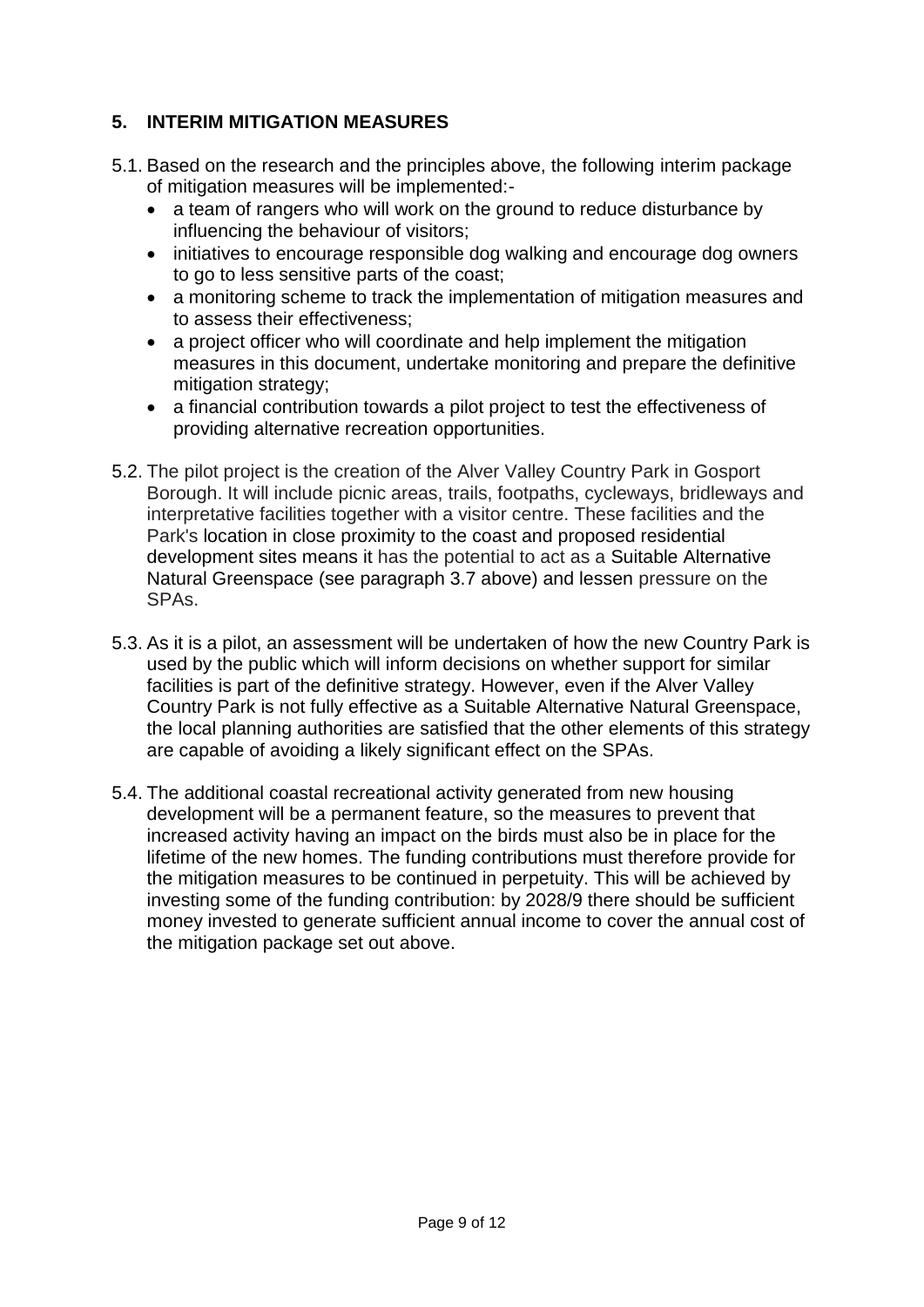#### **6. IMPLEMENTATION**

- 6.1. Local Plans make provision for around 2,400 new homes per annum from 2014 onwards within the 5.6 kilometre zone. A contribution of £172 per dwelling is required to fund the necessary mitigation measures in perpetuity. In addition individual planning authorities may also apply an administrative charge.
- 6.2. The cost of implementing the mitigation measures will rise in line with inflation, so the £172 per dwelling contribution figure will be updated on 1 April each year in line with the Retail Price Index.
- 6.3. The authorities will require a contribution for every net additional dwelling<sup>4</sup> unless the developer can demonstrate to the satisfaction of the local planning authority and Natural England that it will provide alternative measures which will fully mitigate the impact of the development. The North Whiteley and Welborne developments are expected to fall into this category.
- 6.4. Each individual local planning authority will decide which legal mechanisms to use to secure developer contributions from schemes within its area. Legal agreements/unilateral undertakings<sup>5</sup> will require payment to be made on or before the commencement of development in line with the legislative requirement for mitigation measures to be in place before the scheme is allowed to go ahead. The authorities will pool the developer contributions and implement the mitigation measures through this Partnership.

#### **7. MONITORING**

- 7.1. Two types of monitoring will be undertaken:
	- **monitoring of delivery** which will formally record what mitigation measures have been implemented;
	- **monitoring of effectiveness** which will evaluate the effectiveness of those mitigation measures in avoiding housebuilding having an impact on the SPAs.
- 7.1.Monitoring of delivery will focus on recording progress in implementing the measures set out in the mitigation strategy including the recruitment/deployment of the rangers, initiatives taken to encourage responsible dog walking, and progress in realising the Alver Valley Country Park. It will also record the number of dwellings permitted subject to a developer contribution, any provision of onsite mitigation, and any noteworthy decisions by planning inspectors.
- 7.2.That information is largely factual and is readily available from the partners and other coastal organisations. It will be analysed and published in an annual report. Effectiveness monitoring will be undertaken approximately every five years. This is because changes in the indicators of effectiveness occur relatively slowly and will only be discernable over a minimum period of several years.

 $\overline{a}$  $4$  including second homes, holiday accommodation, student accommodation and new dwellings created as a result of approval granted under the General Permitted Development Order  $\frac{1}{5}$  Under Section 106 of the Town and County Planning Act 1990 (as amended).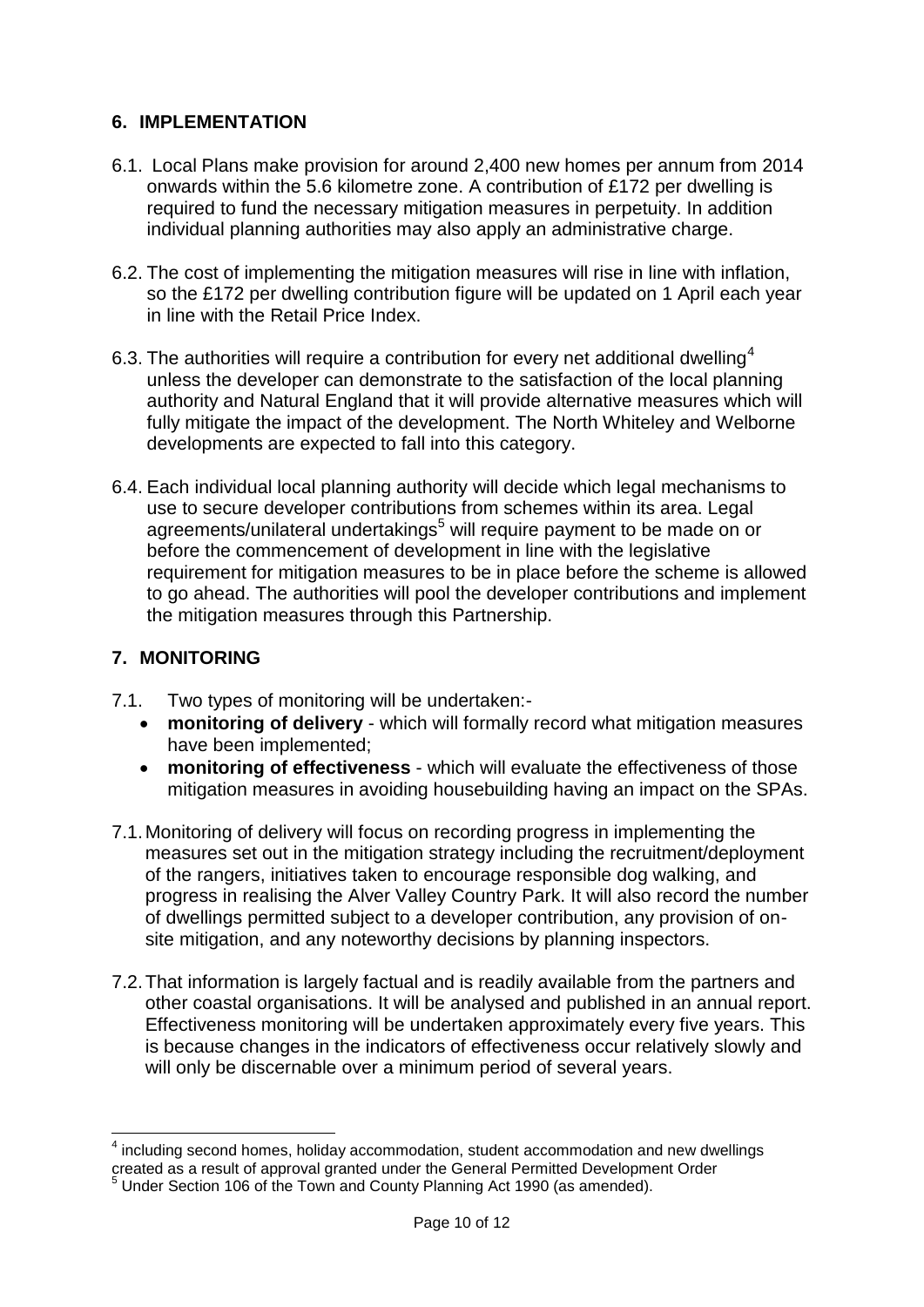- 7.3.The definitive mitigation strategy will explain how monitoring of effectiveness will be undertaken, but it is likely to include assessing whether the number of visitors to the coast within the SPAs has changed since the 2010/11 baseline established in the SDMP research, whether there have been changes in visitor behaviour, and to what extent those changes are the result of the mitigation measures. It is anticipated that the necessary surveys will be undertaken over the winter 2018/19 enabling publication of an effectiveness monitoring report in late 2019.
- 7.4.The Partnership will work with Gosport Borough Council to evaluate the extent to which the Alver Valley Park is attracting people who would otherwise have gone to the coast within the SPAs. This will entail a survey which, amongst other matters, will identify the type of visitors, their home location and reasons for visiting the Park. The conclusions of that survey will help the Partnership to decide whether the definitive mitigation strategy should include proposals for similar facilities elsewhere.

#### **8. GOVERNANCE**

- 8.1.The implementation of this Interim Strategy will be overseen by councillors and officers of the local planning authorities and partner organisations:-
	- the Joint Committee of the Partnership for Urban South Hampshire (PUSH) with the involvement of Chichester District Council and the New Forest and South Downs National Park Authorities which will provide political governance;
	- a small Project Board of senior officers which will meet twice a year to provide a high level oversight and steer;
	- a Steering Group of officers from all the partner organisations (listed in paragraph 1.5) which will meet approximately bi-monthly to manage the work;
	- task-and-finish groups as/when needed.
- 8.2.Further details of the roles and composition of the Project Board and Steering Group are set out in the Partnership's Terms of Reference.
- 8.3.Reports from the Solent Recreation Mitigation Partnership will be considered by the PUSH Planning and Infrastructure Panel before then being presented to the PUSH Joint Committee. These PUSH bodies will receive a report from the Partnership annually and at other times if/when appropriate. In due course, the PUSH Joint Committee will be asked to approve the definitive mitigation strategy. Representatives of Chichester District Council, New Forest National Park Authority and South Downs National Park Authority will be invited to meetings of the PUSH Planning and Infrastructure Panel and PUSH Joint Committee when matters relating to the Solent Recreation Mitigation Partnership are to be discussed.